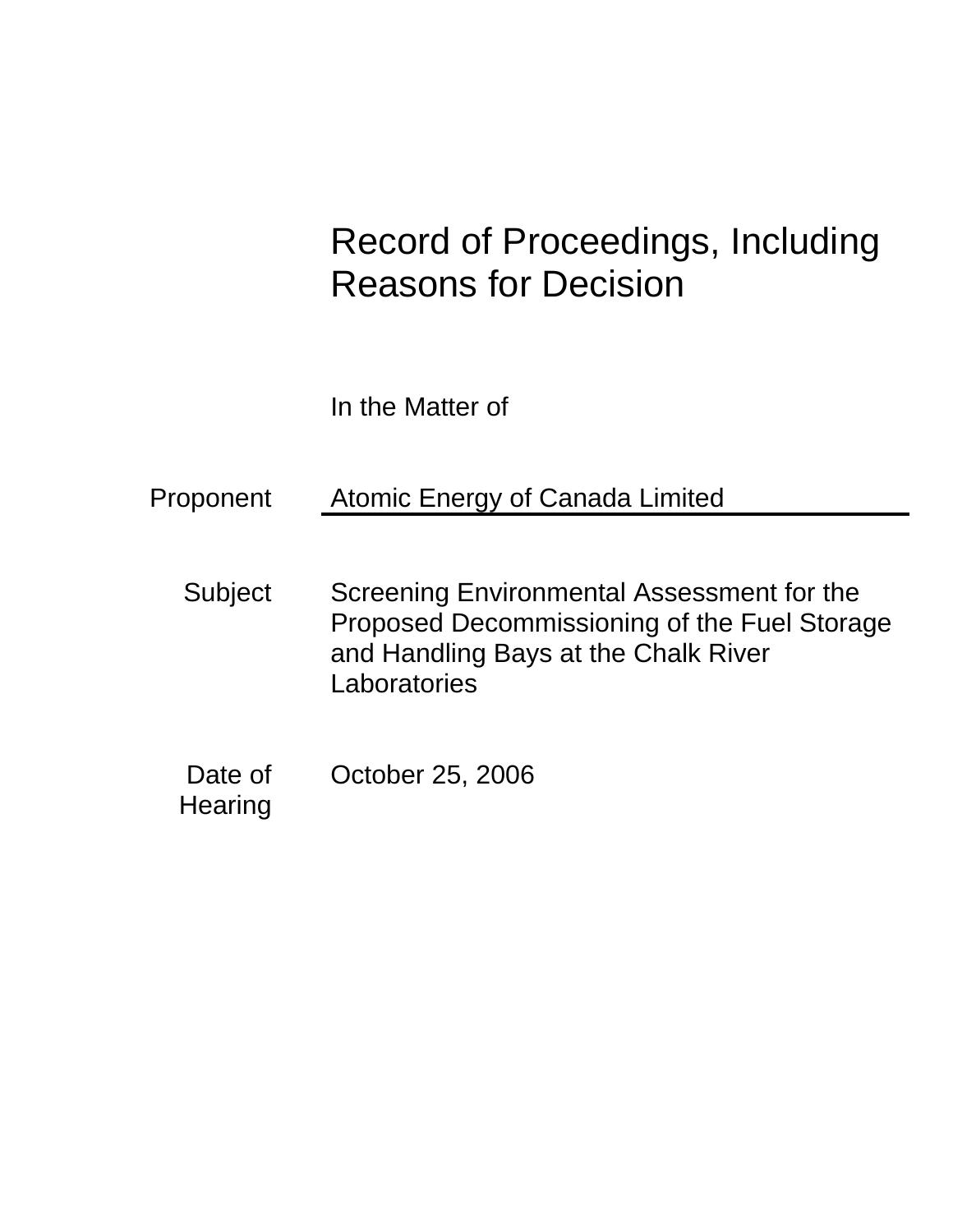# **RECORD OF PROCEEDINGS**

| Proponent:                                                  | Atomic Energy of Canada Limited                                                                                                                        |
|-------------------------------------------------------------|--------------------------------------------------------------------------------------------------------------------------------------------------------|
| Address/Location:                                           | Chalk River Laboratories, Chalk River, Ontario, K0J 1J0                                                                                                |
| Purpose:                                                    | Screening Environmental Assessment for the proposed<br>decommissioning of the fuel storage and handling bays at the<br><b>Chalk River Laboratories</b> |
| Application received:                                       | n/a                                                                                                                                                    |
| $Date(s)$ of hearing:                                       | October 25, 2006                                                                                                                                       |
| Location:                                                   | Canadian Nuclear Safety Commission (CNSC), 280 Slater St.,<br>14th. Floor, Ottawa, Ontario                                                             |
| Members present:                                            | L.J. Keen, Chair<br>C.R. Barnes<br>M.J. McDill                                                                                                         |
| Secretary:<br><b>Recording Secretary:</b><br>Legal Counsel: | M.A. Leblanc<br>M. Young<br>S. Maislin Dickson                                                                                                         |

| <b>Proponent Represented By</b>                            |                      | Document Number |
|------------------------------------------------------------|----------------------|-----------------|
| • B. Lange, Director, Waste Management and Decommissioning |                      |                 |
| <b>Operations</b>                                          |                      |                 |
| • M. Klukas, Section Head Environmental Assessment         |                      |                 |
| • S. Kenny, Manager, CRL Decommissioning Facilities        |                      |                 |
| • D. Killey, Senior Scientist                              |                      |                 |
| <b>CNSC</b> staff                                          |                      |                 |
| $\bullet$ C. Taylor                                        | $\bullet$ R. Maxwell | CMD 06-H132     |
| • C. David                                                 |                      |                 |

**Date of Decision:** October 25, 2006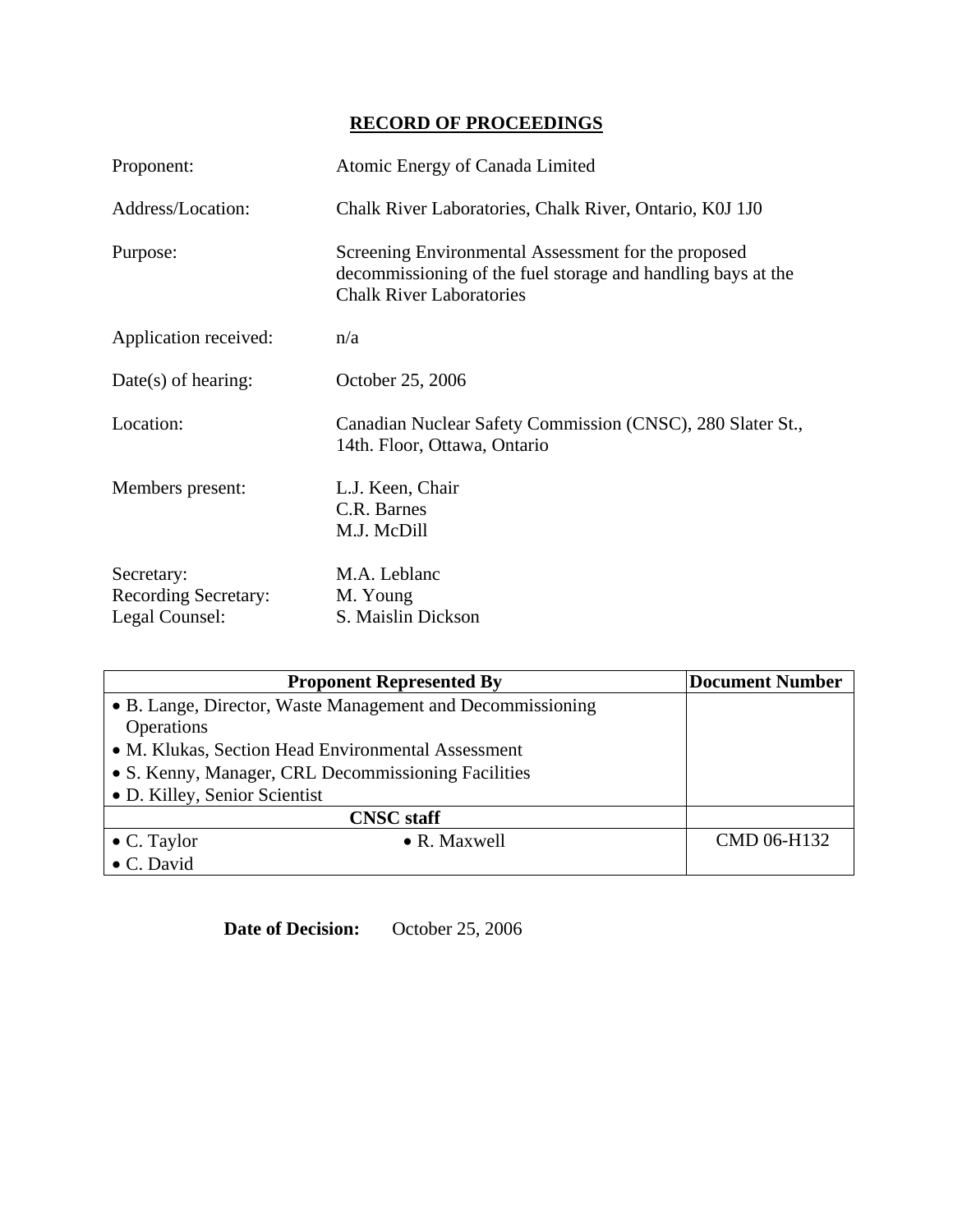# **Table of Contents**

| Conclusions on the Likelihood and Significance of Adverse Environmental Effects  8 |  |
|------------------------------------------------------------------------------------|--|
|                                                                                    |  |
|                                                                                    |  |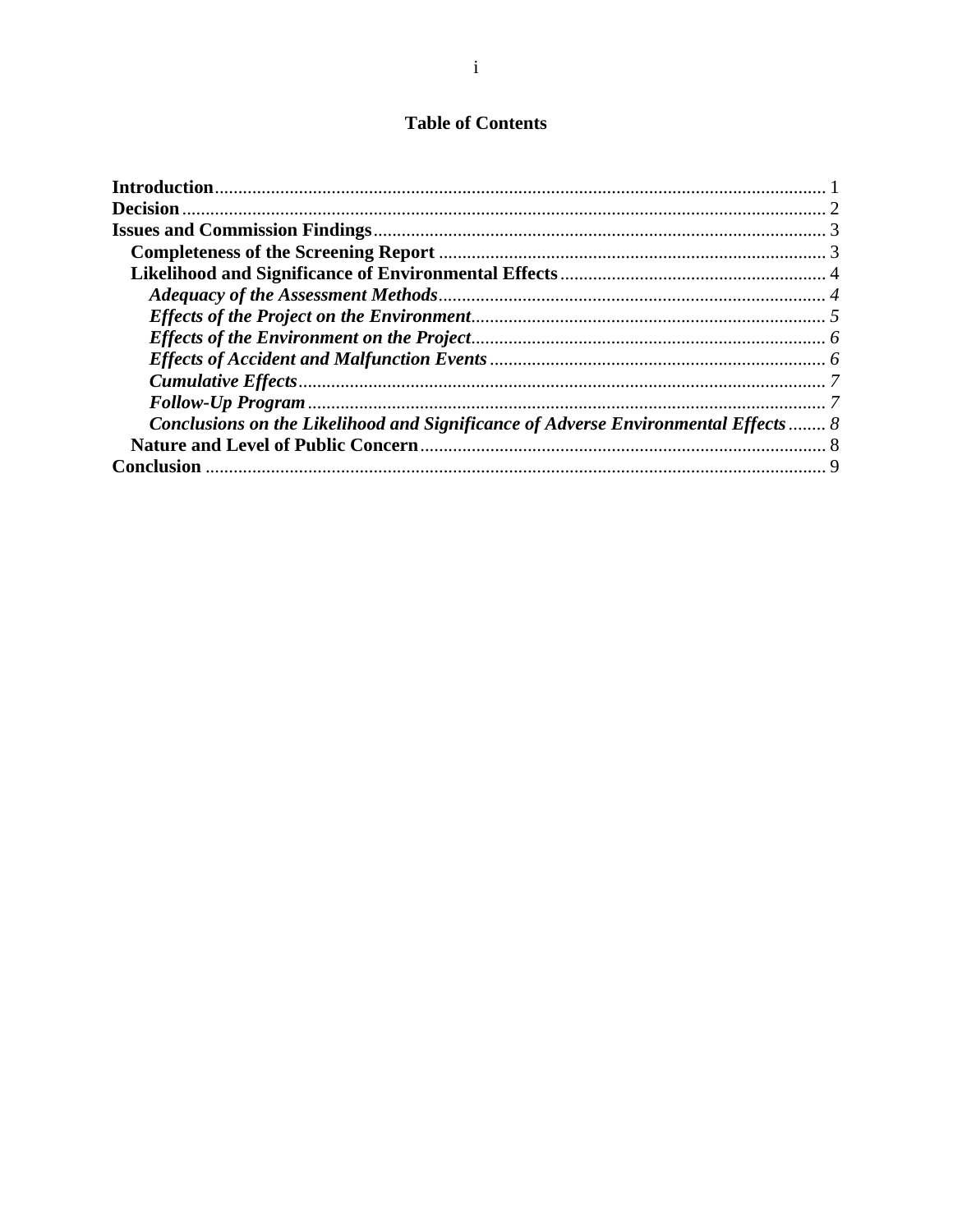# **Introduction**

- 1. Atomic Energy of Canada Limited (AECL) has applied to the Canadian Nuclear Safety Commission  $\widetilde{(CNSC^1)}$  to seek approval for the proposed decommissioning of the fuel storage and handling bays at the Chalk River Laboratories (CRL), located in Chalk River, Ontario.
- 2. AECL proposes to decommission the fuel storage and handling bays, demolish Buildings 204 A and B, which house the bays, and remediate the site. The project will be carried out in three phases. The purpose of this project is to remediate and designate the site for re-use in a manner that is consistent with its location in the developed area of the CRL site. The authorization of this activity requires an amendment to AECL's Nuclear Research and Test Establishment Operating Licence pursuant to subsection 24(2) of the *Nuclear Safety and Control Act*<sup>2</sup> (NSCA).
- 3. Before the Commission can decide on the proposed licence amendment, the Commission must, in accordance with the requirements of the *Canadian Environmental Assessment Act*<sup>3</sup> (CEAA), make a decision on an environmental assessment (EA) of the proposal. Pursuant to section 15 of the CEAA, the type of EA required for this project is a screening. The Commission is the sole responsible authority<sup>4</sup> (RA) for the EA.
- 4. The guidelines for the EA (EA Guidelines) were approved by a Designated Officer on December 20, 2000 and used in delegating the conduct of technical studies for the screening of this project to AECL, pursuant to section 17 of the CEAA. The resulting EA Study Report was then used by CNSC staff for the preparation of the draft EA Screening Report (Screening Report). Stakeholders, including the federal authorities, were provided an opportunity to review the draft Screening Report prior to its finalization and submission to the Commission for this hearing and decision.
- 5. This *Record of Proceedings* describes the Commission's consideration of the Screening Report and provides its reasons for decisions. The Screening Report of AECL's proposal to decommission the fuel storage and handling bays at the CRL site is attached as an appendix to CMD 06-H132.

Issues

- 6. In considering the Screening Report, the Commission was required to decide:
	- a) whether the Screening Report is complete; that is, whether all of the factors and instructions set out in the approved EA Guidelines and subsection 16(1) of the CEAA

<sup>&</sup>lt;u>.</u> <sup>1</sup> In this *Record of Proceedings*, the *Canadian Nuclear Safety Commission* is referred to as the "CNSC" when referring to the organization and its staff in general, and as the "Commission" when referring to the tribunal component.

 $2^2$  S.C. 1997, c. 9.

 $3$  S.C. 1992, c. 37.

 $4$  Responsible Authority in relation to an EA is determined in accordance with subsection 11(1) of the CEAA.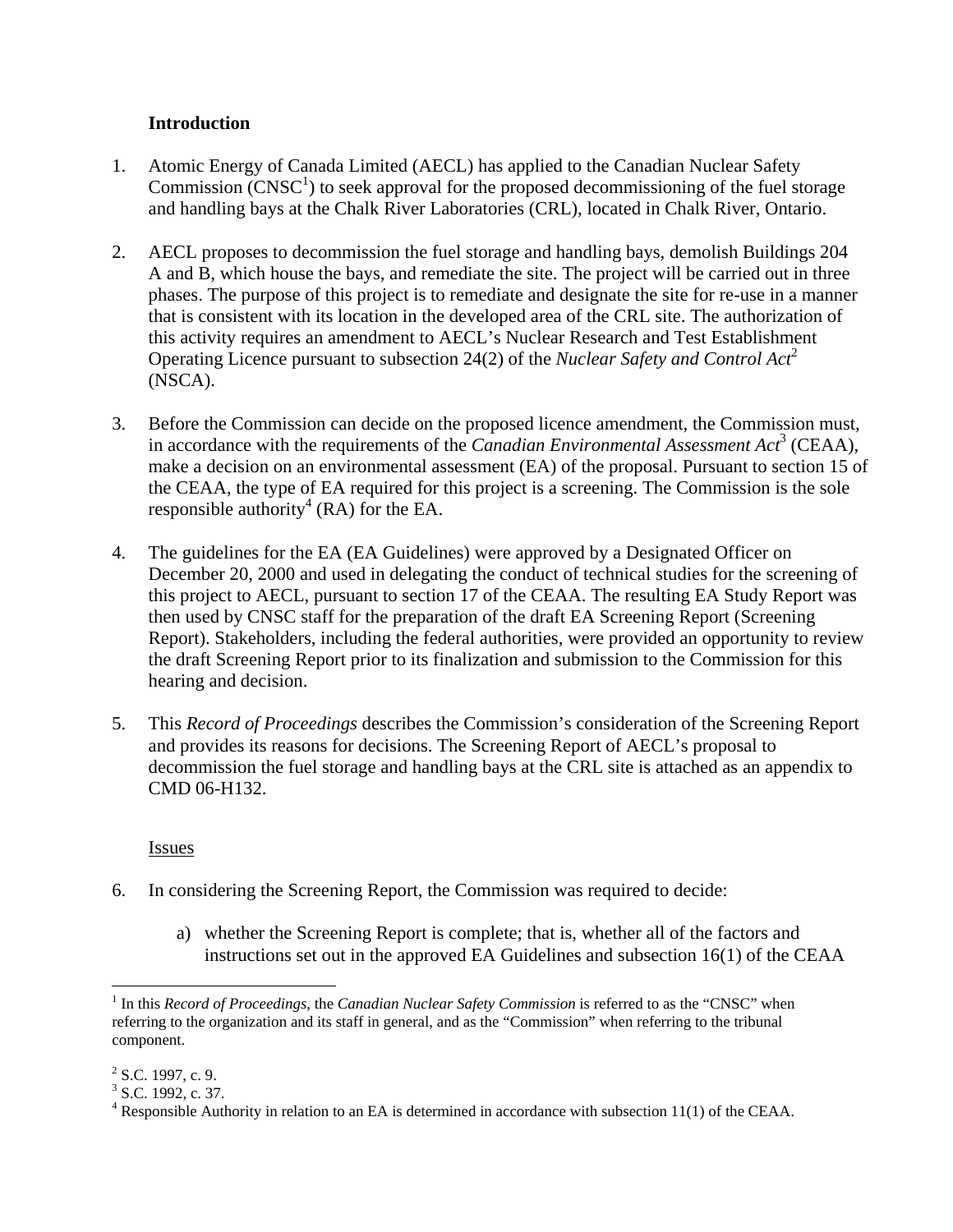were adequately addressed;

- b) whether the project, taking into account the mitigation measures identified in the Screening Report, is likely to cause significant adverse environmental effects;
- c) whether the project must be referred to the federal Minister of the Environment for referral to a review panel or mediator, pursuant to paragraph 20(1)(c) of the CEAA; and
- d) whether the Commission will proceed with its consideration of an application for a licence under the NSCA, consistent with paragraph 20(1)(a) of the CEAA.

## **Hearing**

- 7. Pursuant to section 22 of the NSCA, the President of the Commission established a Panel of the Commission to hear this matter.
- 8. The Panel of the Commission (hereafter referred to as the Commission), in making its decision, considered information presented for a hearing held on October 25, 2006 in Ottawa, Ontario. During the hearing, the Commission received a written submission and an oral presentation from CNSC staff (CMD 06-H132). Representatives from AECL were present via teleconference.

# **Decision**

- 9. Based on its consideration of the matter, as described in more detail in this *Record of Proceedings,* the Commission decides that:
	- a) the Environmental Assessment Screening Report appended to CMD 06-H132 is complete; that is, the scope of the project and assessment were appropriately determined in accordance with section 15 and 16 of the *Canadian Environmental Assessment Act*, and all of the required assessment factors were addressed during the assessment;
	- b) the project, taking into account the mitigation measures identified in the Environmental Assessment Screening Report, is not likely to cause significant adverse environmental effects;
	- c) it will not refer the project to the federal Minister of the Environment for his referral to a federal Environment Assessment review panel or mediator;
	- d) it will proceed to consider the application for licence amendment under the provisions of the *Nuclear Safety and Control Act*, consistent with paragraph 20(1)(a) of the *Canadian Environmental Assessment Act*.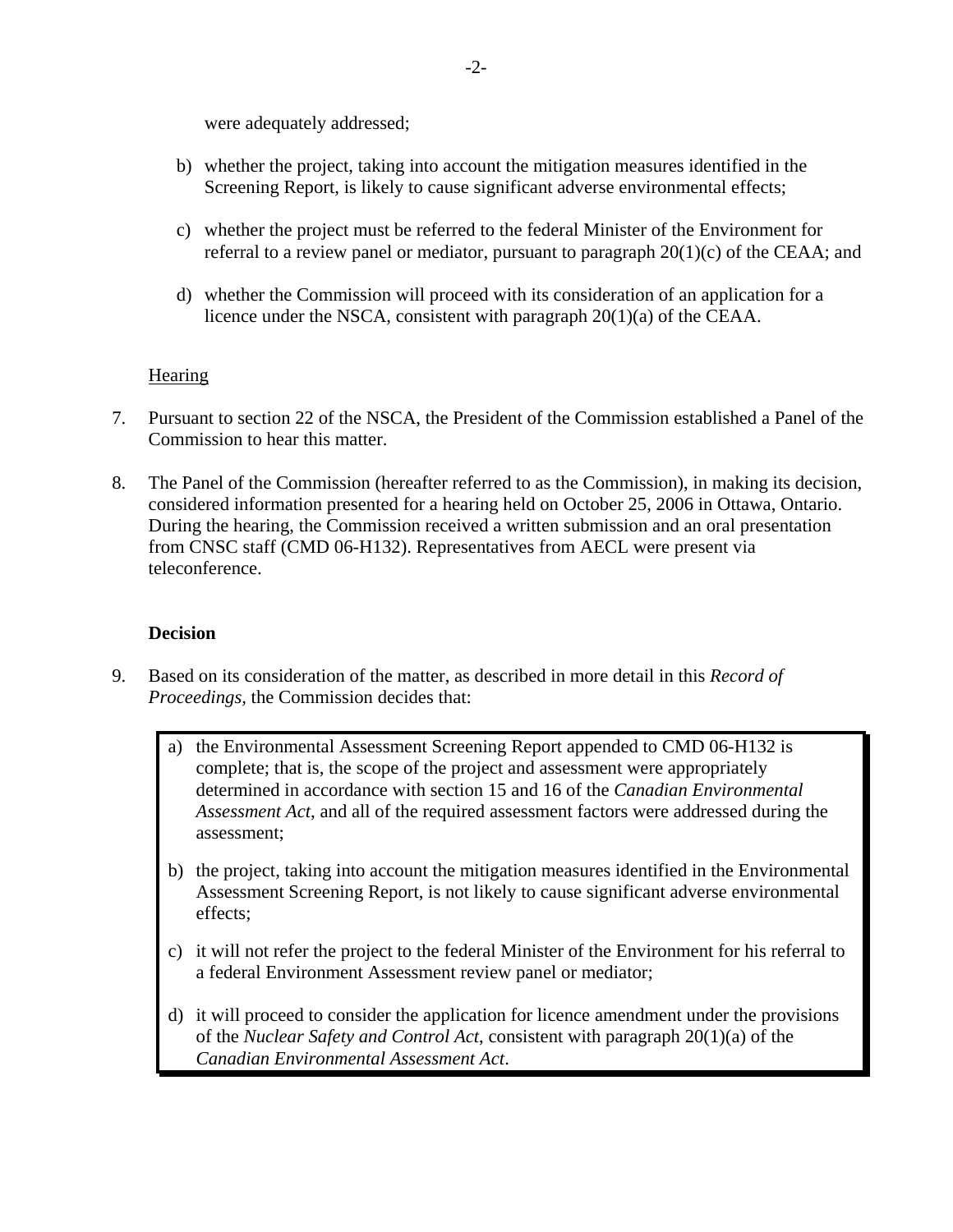#### **Issues and Commission Findings**

10. The findings of the Commission are based on the Commission's consideration of all the information and submission available for reference on the record for the hearing.

#### **Completeness of the Screening Report**

- 11. In its consideration of the completeness of the Screening Report, the Commission considered whether the assessment had adequately addressed an appropriately defined scope of project and assessment factors.
- 12. CNSC staff stated that the Screening Report contained information on the full scope of the project and for all of the factors required for a screening EA under section 16 of the CEAA and as set out in the EA Guidelines.
- 13. CNSC staff further reported that the following expert federal authorities were notified of the project pursuant to the CEAA *Regulations Respecting the Coordination by Federal Authorities*  of Environmental Assessment Procedures and Requirements<sup>5</sup>: Health Canada, Environment Canada, and Fisheries and Oceans Canada (DFO). These federal authorities were provided with the opportunity to participate in the preparation of the draft EA Guidelines and the draft EA Screening Report. CNSC staff noted that Health Canada was the only federal authority to submit comments on the EA Guidelines.
- 14. The Ontario Ministry of the Environment was also provided with the opportunity to participate in the preparation of the draft EA Guidelines and the draft EA Screening Report. The Ontario Ministry of the Environment determined that there are no provincial environmental assessment requirements under the *Ontario Environmental Assessment Act*<sup>6</sup> for this project.
- 15. Based on the Commission's review of the EA Guidelines and Screening Report, the Commission concludes that the scope of the project and the scope of the factors for the assessment are appropriate and that all of the required factors were addressed during the assessment.
- 16. The Commission also concludes that the Screening Report is complete and compliant with the requirements of the CEAA.

 5 S.O.R./97-181.

 $6$  R.S.O. 1990, c. E.18.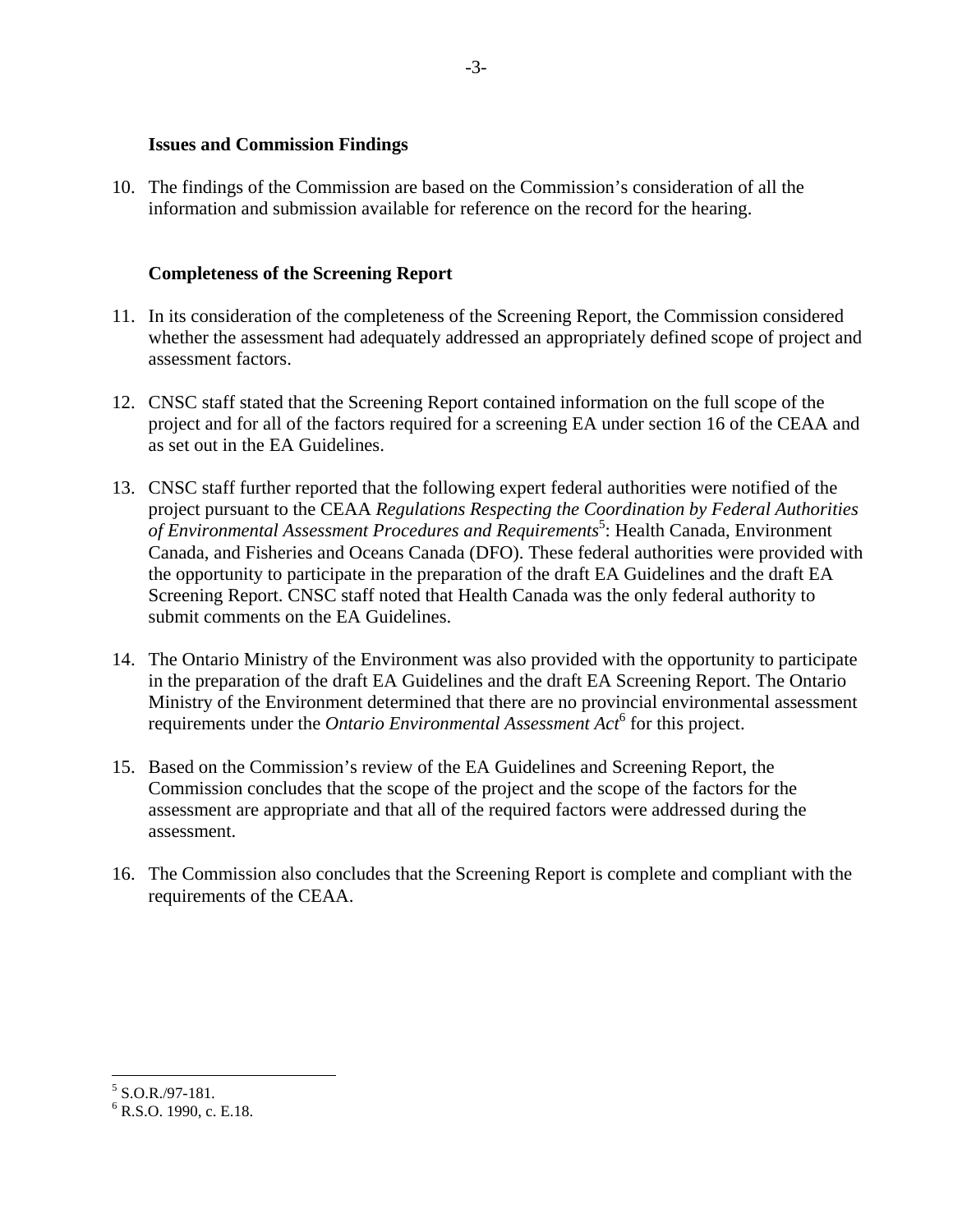## **Likelihood and Significance of Environmental Effects**

17. This section contains the Commission's findings with respect to whether the project is likely to cause significant adverse environmental effects, taking into account the identified mitigation measures.

# *Adequacy of the Assessment Methods*

- 18. In its submission, CNSC staff outlined the methodology used in the assessment of the direct and indirect effects of the project on the environment. CNSC staff noted that the assessment of likely effects of the project on the environment was carried out in a step-wise manner.
- 19. CNSC staff stated that the EA involved a progressive identification, screening and assessment of significance of potential interactions between the project (from activities related to the normal operations and the effects of probable malfunctions and accidents) and the various components of the environment.
- 20. CNSC staff outlined in its submission the extent of the consultations that were conducted during the EA process. CNSC staff initiated a public comment period on the draft Screening Report, and key stakeholders, including federal authorities, were sent the Screening Report for their review.
- 21. The Commission inquired as to the extent of communications with the Regional Municipality of Ottawa-Carleton, now the City of Ottawa. AECL responded that formal consultations had not been carried out with respect to the EA, but public consultation activities were held in 2002. AECL explained that these involved open houses, presentations to employees and letters to stakeholders, including the City of Ottawa. AECL confirmed that the City of Ottawa had had an opportunity to comment but had not chosen to interact.
- 22. CNSC staff noted that the draft Screening Report was made available for public review from May 29th, 2006 to June 23rd, 2006 and a notice of solicitation for public comments was posted on the CNSC Web site. CNSC staff stated that there were no requests for the Screening Report itself, nor were any comments from the public or stakeholders received.
- 23. The Commission is satisfied that the methods used to consult with the public during the EA, including opportunities to comment and review the Screening Report, were acceptable and provided a suitable basis for the Commission to evaluate the public concerns about the project.
- 24. Based on its review of the Screening Report and the above information, the Commission concludes that the EA methods were acceptable and appropriate.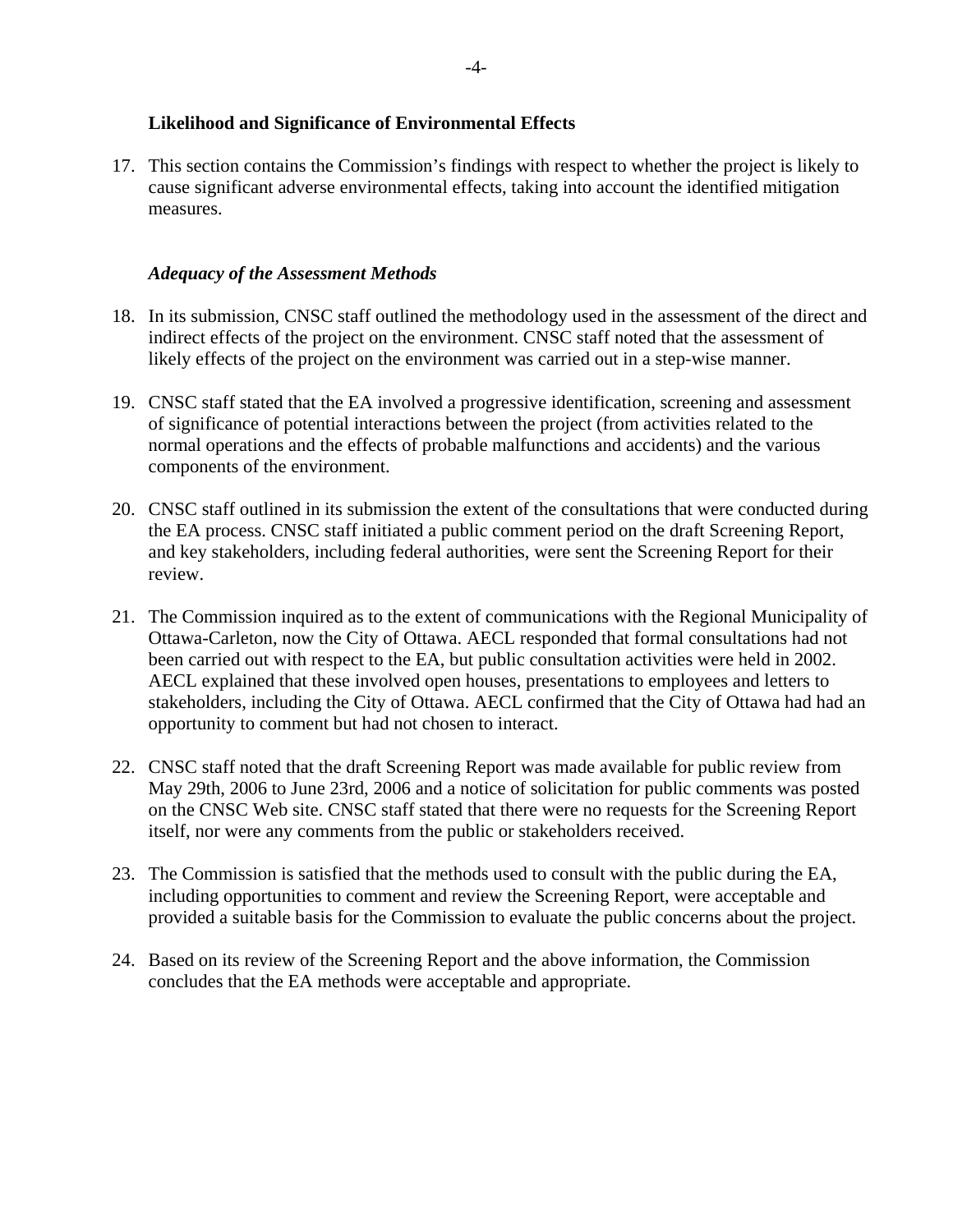#### *Effects of the Project on the Environment*

- 25. CNSC staff reported that there were several project activities expected to result in likely significant measurable effects requiring the consideration of mitigation measures. CNSC staff noted that these activities could result in an increased loading of radionuclide and hazardous substance (aluminium, copper, zinc) releases to the Ottawa River. Based on the screening of the issues, CNSC staff concluded, however, that the proposed project is not likely to cause significant adverse effects on the environment, taking into account the identified mitigation measures, including treatment of water from the bays at the CRL Waste Treatment Centre (WTC).
- 26. CNSC staff also stated that cleaning, demolition, remediation and related waste management activities would result in a small increase in radionuclide concentration in the atmosphere. These releases could result in workers being exposed to radiation, as well as deposition on terrestrial vegetation and wildlife habitat and subsequent potential uptake of radiological contaminants by terrestrial non-human biota. Mitigation techniques proposed in order to reduce or eliminate these effects include the use of air filters to control radioactive emissions, erecting enclosures to contain emissions and monitoring airborne emissions.
- 27. CNSC staff noted that contaminated waste (sludge, filters, system components, demolition, sands and soils), if improperly stored, could leach into the ground and contaminate soil and groundwater. CNSC staff reported that all contaminated waste will be stored in engineered storage facilities at CRL. In the event that a disposal facility is not available or if the final decommissioning schedule is advanced, additional storage facilities would be constructed at CRL, subject to EA and regulatory approval applicable at that time.
- 28. The Commission inquired about the duration of the mitigation process. AECL responded that the mitigation techniques would be in place until the bays were empty. The Commission also asked if AECL had the capacity to remove the fine metal components from the cleaning process. AECL responded that it did, and that a bag filter was used.
- 29. The Commission asked if the predicted amount of metal that would be released into the Ottawa River was acceptable. CNSC staff responded that it was.
- 30. The Commission sought assurance that the liquids eventually released to the Ottawa River would be well within regulatory limits. AECL responded that the largest proportion of contamination was retained and immobilized and the distillate from the liquid waste evaporator was then released to the river in compliance with the waste treatment centre release levels.
- 31. The Commission also asked if the monitoring would continue through the third phase of the decommissioning process. AECL responded that groundwater and airborne emissions would be monitored to the extent required in Phase III (dismantling and demolition), until the time at which the equipment is removed.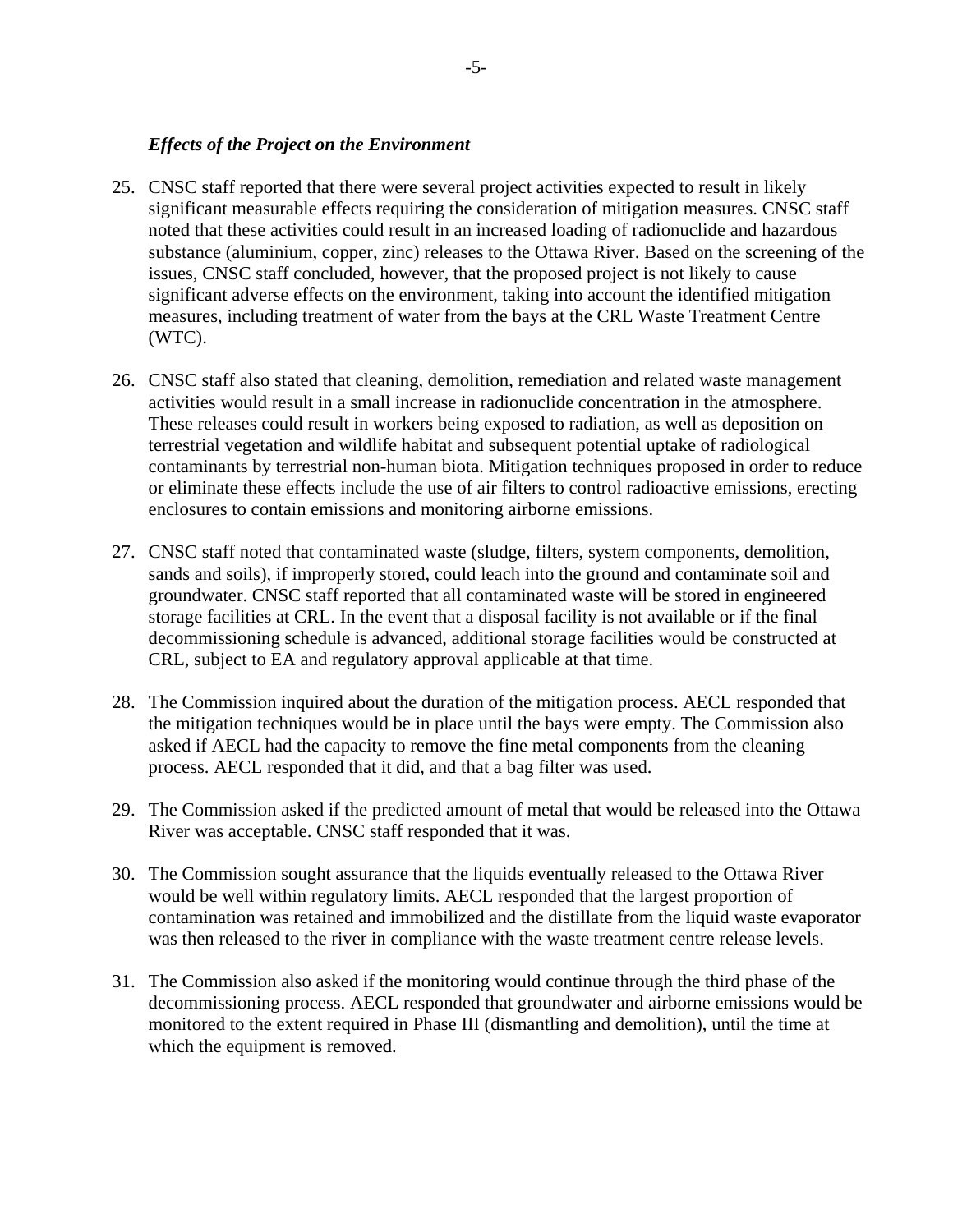32. Based on its review of the Screening Report and the above-noted information and considerations, the Commission concludes that the proposed project, taking into account the identified mitigation measures, is not likely to cause significant adverse environmental effects.

## *Effects of the Environment on the Project*

- 33. CNSC staff reported that the EA examined how extreme weather conditions, tornadoes, overflow of the Ottawa River, earthquakes, forest fires and climate change could adversely affect the project. CNSC staff noted that the probability of occurrence of such events was low and the radiological consequences of such events were also low. CNSC staff also noted that the buildings were constructed in the 1940s and have withstood the test of time.
- 34. CNSC staff explained that the proposed monitoring and maintenance of Buildings 204A/B and of the emptied bays during the forty-year storage with surveillance period will ensure that the building structures and systems remain in good working order and are safe and well-maintained. In addition there are design, monitoring, maintenance and contingency measures, and plans to prevent or reduce potential adverse effects of such events.
- 35. Based on the above information, the Commission concludes that the environment is not likely to cause adverse effects on the project.

#### *Effects of Accident and Malfunction Events*

- 36. CNSC staff stated that it had assessed the potential effects of the following accident and malfunction events: collapse of the concrete bay walls during removal of water from bays; leaks/spills during transfer of the bays' water to the Active Drain Line; and failure of the Active Drain Line and secondary containment during the transport of bay water to the WTC. CNSC staff stated that the three accident and malfunction scenarios were not likely to cause significant environmental effects.
- 37. In its oral presentation, CNSC staff informed the Commission that the removal of the 204A bay water for treatment at the Chalk River Liquid WTC and the physical separation between building 204 and the NRX reactor had already been completed. CNSC staff explained that under normal circumstances, the responsible authority may not authorize any part of a project subject to the CEAA to proceed until the EA is complete and a positive conclusion in respect to that assessment is rendered. However, the initial works were authorized by CNSC staff due to an identified urgent need to reduce a risk of fire at the facility. CNSC staff explained that it was determined that a fire in 204A bays could rapidly spread to the adjoining NRX reactor hall and lead to potential structural failures in that building, and a complete fire break, including within the bay trench, was needed to mitigate that risk. CNSC staff noted that this was done in accordance with paragraph 7(1)(c) of the CEAA, which allows a project to be carried out without an environmental assessment in response to an emergency and is in the interest of preventing damage to property or the environment. CNSC staff stated that it was satisfied that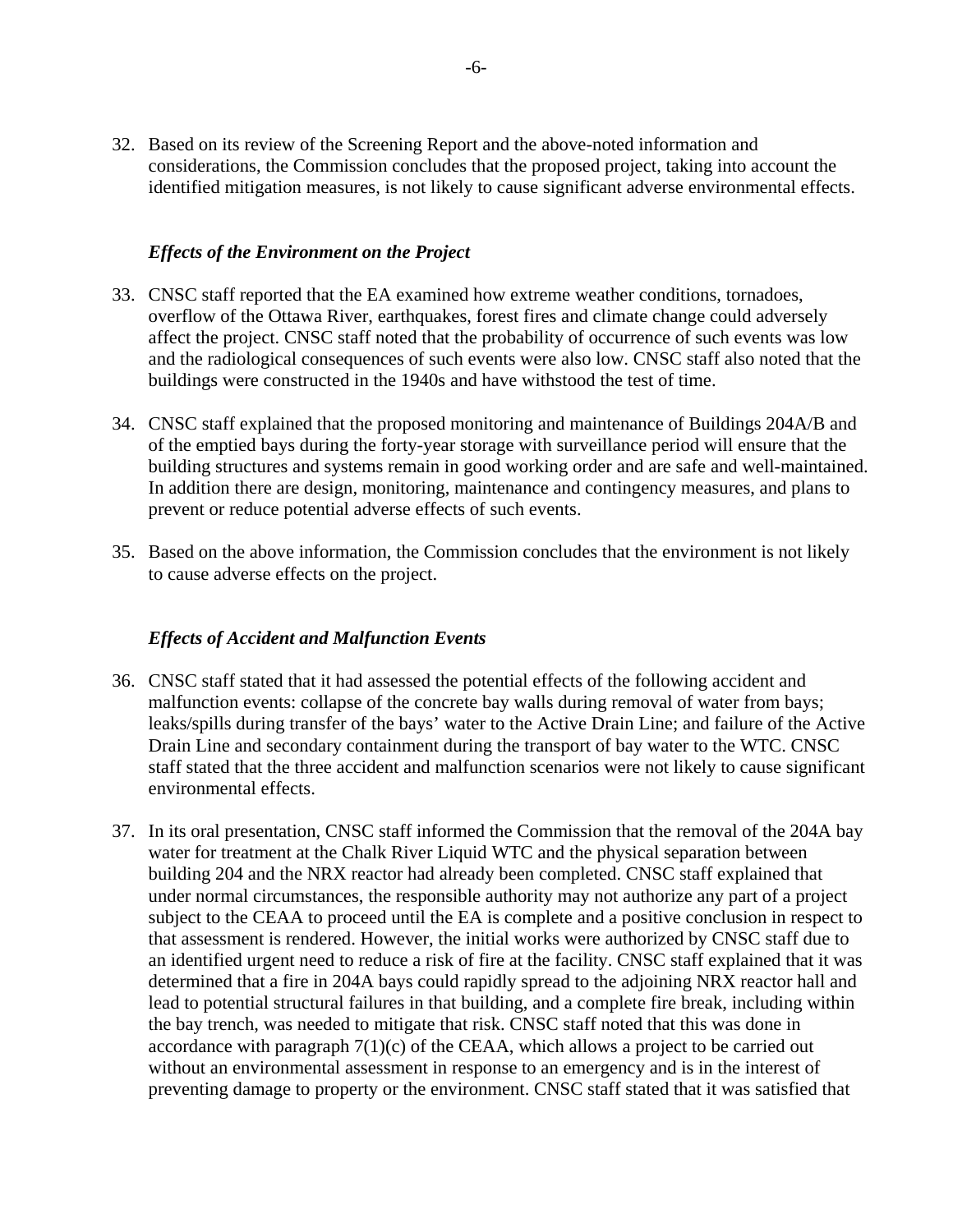the mitigation measures for this part of the project were implemented by AECL and that they were effective in mitigating the potential adverse effects.

- 38. The Commission sought assurance that the bay walls would not collapse. AECL responded that metal braces were put in place when the water was removed from the bays.
- 39. Based on the above information and considerations, the Commission concludes that accident and malfunction events are not likely to cause adverse effects on the project.

# *Cumulative Effects*

- 40. With respect to the requirement to also examine cumulative effects, CNSC staff stated that the cumulative effects from the project in combination with other projects were not expected to occur because all radioactive and toxic emissions and process sewer discharges would remain low and well below regulatory limits. CNSC staff stated that, with the implementation of identified mitigation measures, no significant adverse cumulative effects would result from normal operations.
- 41. Based on the information received, the Commission concludes that, taking into account the identified mitigation measures, significant adverse cumulative effects are not expected to occur as a result of the project.

# *Follow-Up Program*

- 42. CNSC staff noted that there were a few issues that would involve additional monitoring as part of a formal follow-up program. The CNSC licensing and compliance program would be used as a mechanism for ensuring the final design and implementation of follow-up activities and for reporting results. Issues included in the follow-up program are: characterizing the bays water prior to transfer to the WTC; AECL continuing to monitor and assess the requirements for interception and treatment of the groundwater plume which originates from a leak at the 204A bay; ensuring that the waste storage/disposal areas within the CRL site are available to accommodate the volumes and types of waste produced prior to undertaking Phase III activities; and ensuring that the management (removal to disposal) of asbestos-containing waste complies with all regulatory requirements in force at the time that these activities will be carried out.
- 43. The Commission sought assurance that the groundwater plume would continue to be monitored. AECL responded that the current ongoing groundwater monitoring associated with the NRX rod bays consisted of quarterly sampling near the CRL waterfront, down gradient of the NRX bays and of other facilities in the built-up portion of the site. AECL stated that this program would continue indefinitely.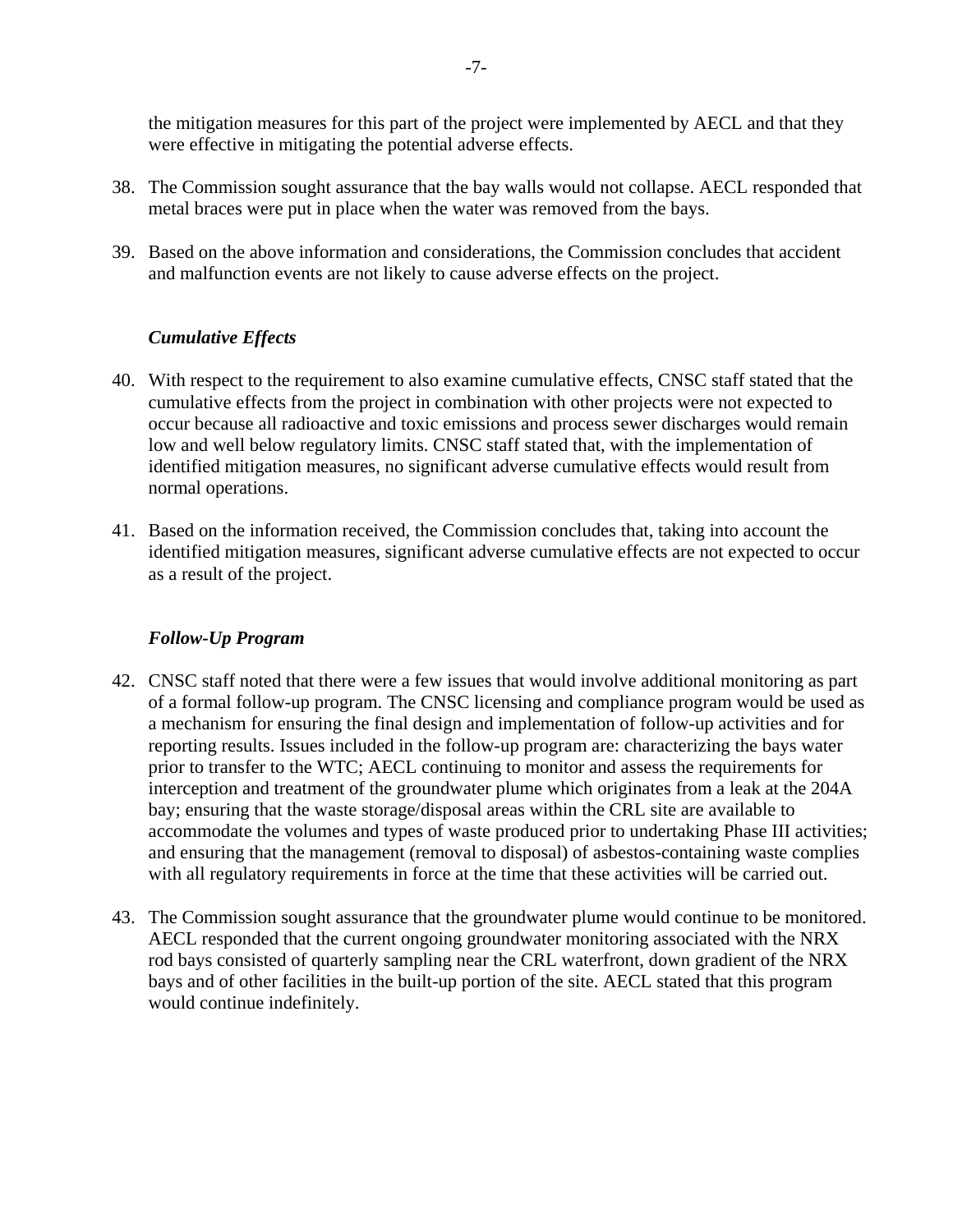- 44. The Commission considered the future removal of water from the NRX and 204A bays. The Commission asked if any changes were expected as a result of water being removed from them. AECL replied that the tritium levels in the groundwater are predicted to drop to background levels in two years. CNSC staff confirmed that monitoring the groundwater plume would continue.
- 45. The Commission noted that it expects to be kept up to date on the progress of this project, including updates in the AECL CRL mid-term report. The Commission expects these updates to cover the monitoring of the groundwater plume.
- 46. The Commission is satisfied that the CNSC licensing and compliance program responsible for ensuring the final design and implementation of the Follow-Up Program would be adequate to verify and, if necessary, identify where additional mitigation measures may be required.

#### *Conclusion on the Likelihood and Significance of Adverse Environmental Effects*

- 47. Based on the considerations and reasons noted above, the Commission agrees with CNSC staff's conclusion in the Screening Report that the proposed decommissioning project is not likely to cause significant adverse environmental effects, taking into account the identified mitigation measures.
- 48. The Commission is also satisfied that the likelihood and significance of the effects have been identified with reasonable certainty.

#### **Nature and Level of Public Concern**

- 49. With respect to public concern as a factor in its consideration of whether to refer the project to the federal Minister of the Environment for a review panel or mediator, the Commission first examined whether the public had sufficient opportunity to become informed about the project and the Environmental Assessment, and express their views on it.
- 50. As noted in paragraph 23, the Commission is satisfied that AECL and CNSC staff consulted appropriately with the public and other interested stakeholders. The Commission is therefore satisfied that the public had adequate opportunity to become informed about the project and express any concerns.
- 51. CNSC staff reported that no comments were received from stakeholders or the public on the draft Screening Report. No concerns were raised that would justify referring the project to the federal Minister of the Environment for a referral to a review panel or mediator.
- 52. The Commission therefore decides not to refer the project to the Minister of the Environment for referral to a review panel or mediator under paragraph 20(1)(c) of the CEAA.